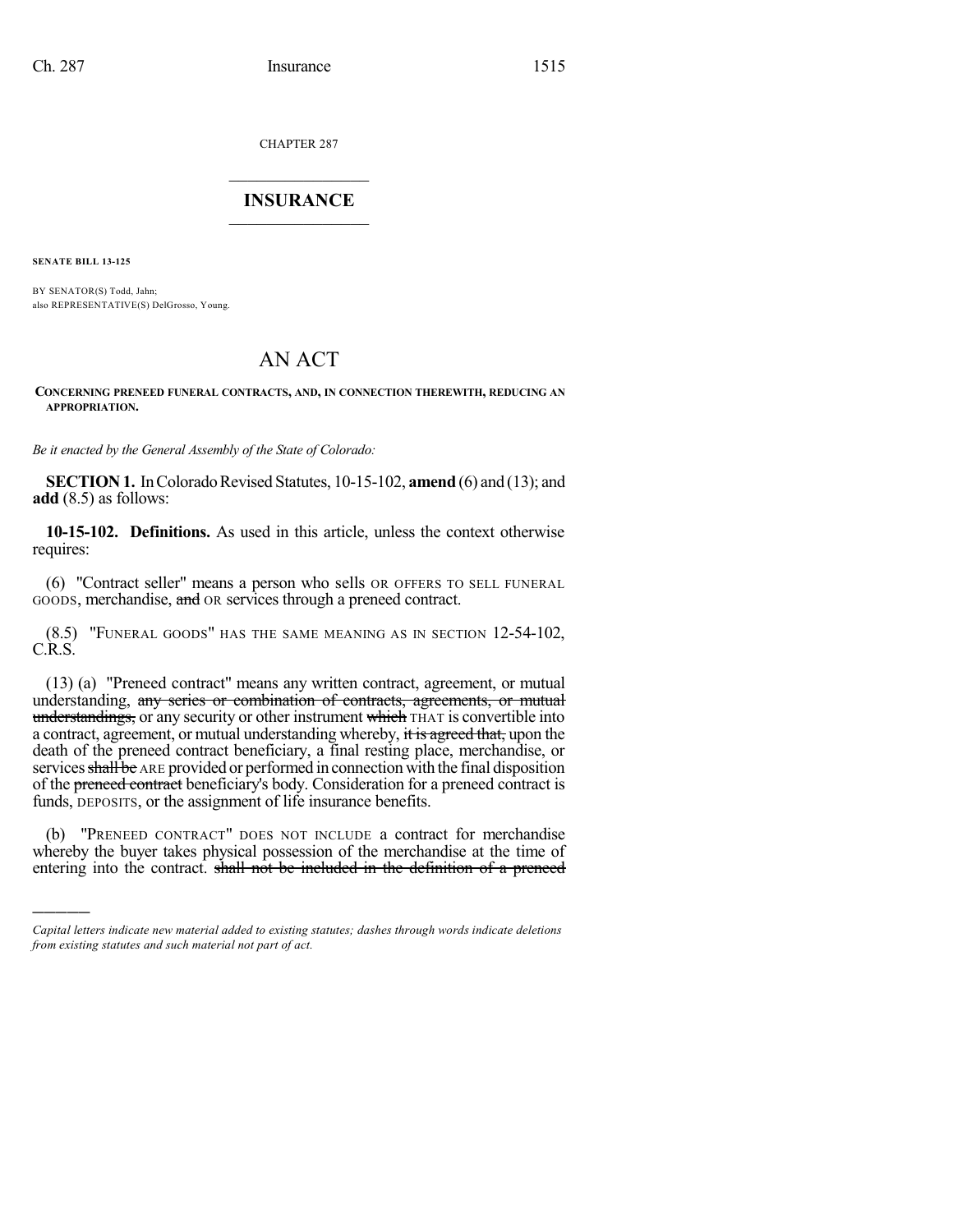#### contract.

(c) Providing a developed final resting place within a designated cemetery approved for the interment, entombment, or inurnment of human remains is not subject to the provisions of this article. Providing an undeveloped final resting place shall be exempt from the provisions of this article only if the cemetery contains unsold developed final resting places representing at least twenty-five percent of the outstanding paid-in-full contracts for undeveloped final resting places. In the event such specific and identifiable final resting place is not developed for use at the time of need and full payment has been made, then the contract must provide the purchaser with an immediate alternate and comparable final resting place at the same cemetery or a full refund of moneys paid.

**SECTION 2.** In Colorado Revised Statutes, 10-15-103, **amend** (1) (a) and (4) as follows:

**10-15-103. License procedure - records- examination of records.** (1) (a) No A contract seller shall NOT enter into a preneed contract or accept any funds or other consideration without first securing a license from the commissioner. To BE VALID, AN application for an initial license shall MUST be in writing, signed by the applicant, and duly verified on forms furnished by the commissioner. Each application shall MUST be accompanied by payment of five hundred dollars and EITHER:

(I) A current balance sheet, income statement, and statement of cash flow to demonstrate THAT THE BUSINESS HAS a net worth of at least ten thousand dollars, as evidenced by the signature of SIGNED BY a certified public accountant ("CPA"), or  $p$ ublic accountant ( $\overline{P}A''$ ), or, if prepared by the applicant OR PUBLIC ACCOUNTANT, accompanied by a current tax return; or

 $(II)$  in the alternative, the applicant shall furnish the commissioner A surety bond in the amount of AT LEAST ten thousand dollars to honor preneed contract obligations.

(4) (a) The contract seller shall make all books and records available to the commissioner for examination. The commissioner, or a qualified person designated by the commissioner, during ordinary business hours, shall examine the books, records, and accounts of the contract seller at least once every five years, and more often as necessary to ensure compliance with this article, and for that purpose may require the attendance of and examine under oath all persons whose testimony the commissioner may require. THE COMMISSIONER MAY INVESTIGATE THE BOOKS, RECORDS, AND ACCOUNTS OF A CONTRACT SELLER TO ENSURE THAT TRUST FUNDS, PRENEED CONTRACTS, AND PRENEED INSURANCE POLICIES COMPLY WITH THIS ARTICLE. THE COMMISSIONER, OR A QUALIFIED PERSON DESIGNATED BY THE COMMISSIONER, MAY EXAMINE THE BOOKS, RECORDS, AND ACCOUNTS OF THE CONTRACT SELLER AS OFTEN AS NECESSARY UPON RECEIVING A COMPLAINT OR INDICATION OF NONCOMPLIANCE AND MAY REQUIRE THE ATTENDANCE OF AND EXAMINE UNDER OATH ALL PERSONS WHOSE TESTIMONY THE COMMISSIONER NEEDS FOR THIS PURPOSE.

(b) THE COMMISSIONER SHALL MAKE EVERY REASONABLE EFFORT TO UTILIZE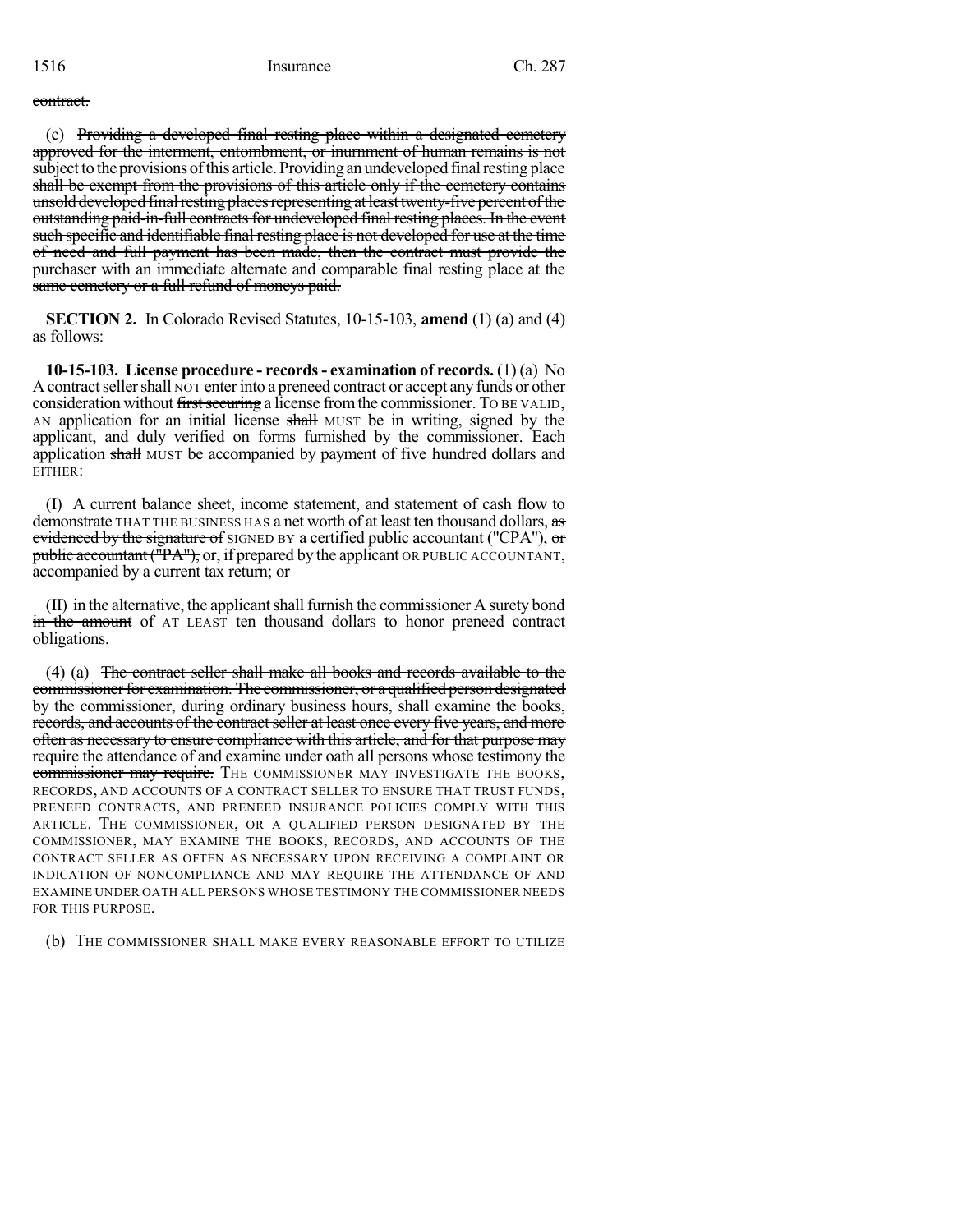### Ch. 287 Insurance 1517

EXAMINERS EMPLOYED BY THE DIVISION OF INSURANCE IN PREFERENCE TO DESIGNATING PERSONS WHO ARE NOT EMPLOYEES OF THE DIVISION OF INSURANCE TO PERFORM EXAMINATIONS. IF EVIDENCE OF A VIOLATION OF THIS ARTICLE IS KNOWN, the commissioner may designate a qualified person who is not an employee of the division of insurance to examine any A contract seller, and the CONTRACT SELLER SHALL DIRECTLY PAY THE reasonable expenses and charges of such THE examiner. shall be paid directly by the contract seller to any such authorized examiner. The examinee may contest the amount of fees, costs, and expenses charged to it by such person THE EXAMINER by filing an objection with the commissioner that sets forth the charges the examinee considers to be unreasonable, together with the basis for such claim of unreasonable DISPUTING THE charges. No Amounts that are so disputed will be ARE NOT due to the examiner unless and until the commissioner has reviewed the objection and made a written finding that the disputed charges were reasonable in relation to FOR the examination performed.

**SECTION 3.** In Colorado Revised Statutes, **add** 10-15-103.5 as follows:

**10-15-103.5. Scope of article - exemptions.** (1) THIS ARTICLE DOES NOT APPLY TO A PERSON PROVIDING A DEVELOPED FINAL RESTING PLACE WITHIN A DESIGNATED CEMETERY APPROVED FOR THE INTERMENT, ENTOMBMENT, OR INURNMENT OF HUMAN REMAINS.

(2) (a) APERSON PROVIDING AN UNDEVELOPED FINAL RESTING PLACE IS EXEMPT FROM THIS ARTICLE IF THE CEMETERY WHERE THE UNDEVELOPED FINAL RESTING PLACE IS LOCATED CONTAINS UNSOLD DEVELOPED FINAL RESTING PLACES REPRESENTINGAT LEAST TWENTY-FIVE PERCENT OF THE OUTSTANDING PAID-IN-FULL CONTRACTS FOR UNDEVELOPED FINAL RESTING PLACES.

(b) IF THE SPECIFIC AND IDENTIFIABLE FINAL RESTING PLACE IS NOT DEVELOPED FOR USE AT THE TIME OF NEED AND FULL PAYMENT HAS BEEN MADE, THEN THE CONTRACT MUST PROVIDE THE PURCHASER WITH AN IMMEDIATE ALTERNATE AND COMPARABLE FINAL RESTING PLACE AT THE SAME CEMETERY OR WITH A FULL REFUND OF MONEYS PAID TO QUALIFY FOR THE EXEMPTION UNDER THIS SUBSECTION (2).

**SECTION 4.** In Colorado Revised Statutes, **amend** 10-15-104 as follows:

**10-15-104. Annual report.** Each contract seller shall file an annual WITH THE COMMISSIONER A report, on a calendar year basis, with the commissioner on a form as provided by the commissioner. In the annual report, each contract seller who THAT isrequired to deposit funds with a trustee shall state the name of each trustee with which it has WHERE trust funds ARE on deposit and the amount remaining on deposit in the trust fund on December 31. Each contract seller shall report annually the amount of all annual preneed aggregate merchandise sales and the disposition of such merchandise. Any contract seller which THAT has voluntarily or involuntarily discontinued the sale of preneed contracts shall not be required to NEED NOT obtain a renewal of its license but it shall continue to make annual reports to the commissioner until all such THE contracts have been fully performed. by it and shall pay fifty percent of the fee structure prescribed by section 10-15-103 (5)  $(b).$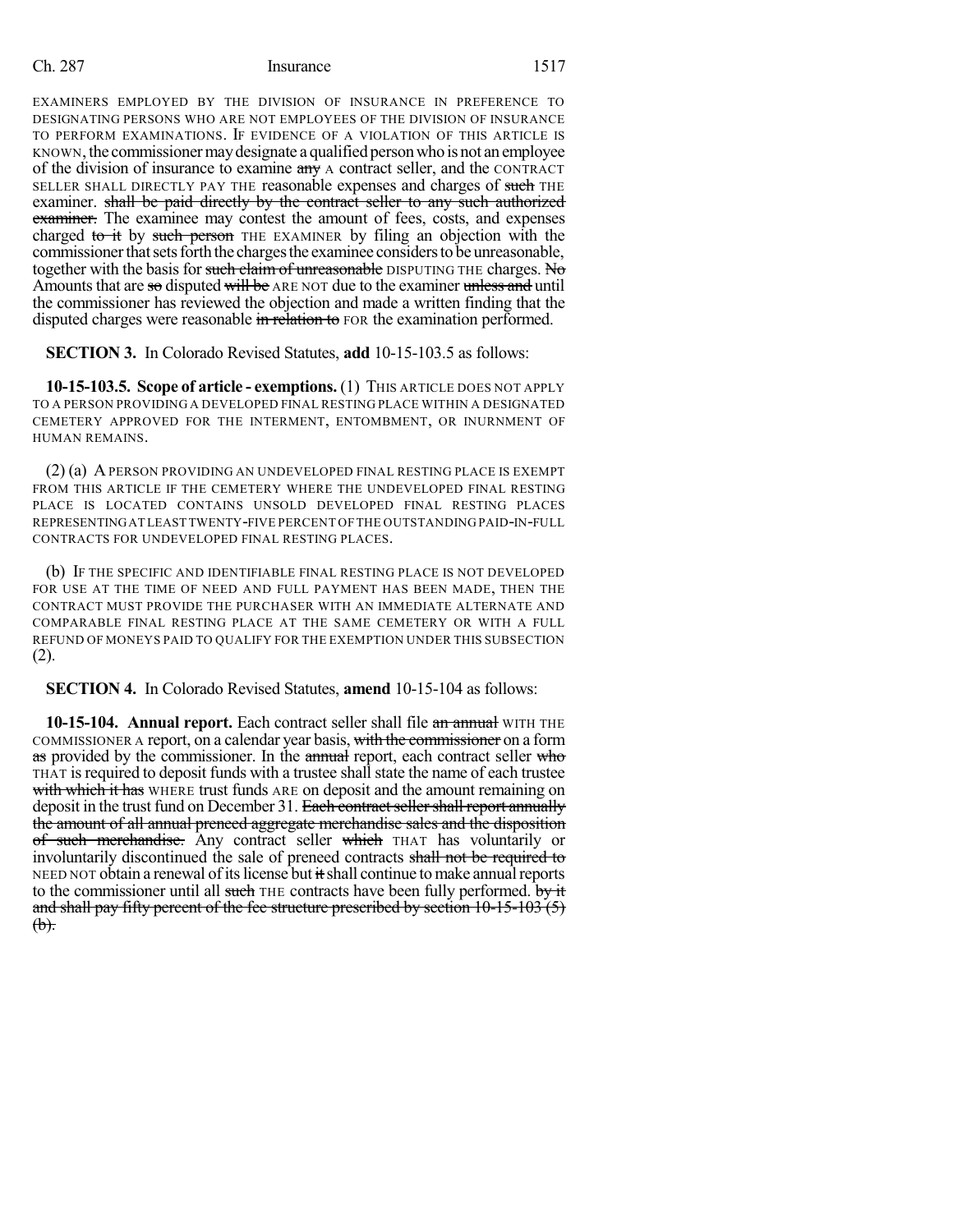**SECTION 5.** In Colorado Revised Statutes, 10-15-105, **amend** (9); and **add** (10) as follows:

**10-15-105. Contract requirements - refund - full performance.**  $(9)$ (a) Notwithstanding any other provision of this section to the contrary, upon the request and consent of the contract buyer, a preneed contract, related trust, or assignment of the ownership or the benefits of a life insurance policymay be made irrevocable. However, the contract buyer, or his or her heirs, assigns, or duly authorized representatives THE PERSON WITH THE RIGHT OF FINAL DISPOSITION may, at any time before performance, transfer the funds or the assignment to any other ANOTHER contract seller or general provider as required by applicable laws.

(b) THE CONTRACT BUYER OR, IF THE CONTRACT BUYER HAS DIED, THE PERSON AUTHORIZED TO DIRECT THE DISPOSITION OF THE DECEASED CONTRACT BUYER,MAY SELECT ANOTHER FUNERAL PROVIDER TO PROVIDE THE PREARRANGED FUNERAL MERCHANDISE AND SERVICES. IF ANOTHER PROVIDER IS SELECTED, THE ORIGINAL PRENEED SELLER MAY RETAIN UP TO FIFTEEN PERCENT OF THE ORIGINAL PRENEED CONTRACT PURCHASE PRICE.

(10) (a) THE CONTRACT SELLER SHALL:

(I) DISCLOSE THE NAME AND ADDRESS OF THE TRUSTEE WHO HOLDS THE PRENEED CONTRACT FUNDS; AND

(II) NOTIFY THE BUYER WHEN THE PRENEED CONTRACT FUNDS ARE DEPOSITED INTO TRUST.

(b) TO COMPLY WITH THIS SUBSECTION (10), THE DISCLOSURE MUST ADVISE THE CONSUMER TO CONTACT THE COMMISSIONER IF CONFIRMATION IS NOT RECEIVED BY A SPECIFIED TIME.

**SECTION 6.** In Colorado Revised Statutes, **add** 10-15-111.5 as follows:

**10-15-111.5. Change of ownership - rules.** (1) (a) A SALE OF AN EXISTING PRENEED CONTRACT THAT CHANGES WHO PROVIDES FUNERAL GOODS AND SERVICES IS VOID UNLESS APPROVED BY THE COMMISSIONER UNDER THIS SECTION. TO TRANSFER OWNERSHIP, THE CONTRACT SELLER MUST REPORT A PENDING SALE OF THE PRENEED CONTRACT TO THE COMMISSIONER IN WRITING AT LEAST FOURTEEN DAYS BEFORE THE SALE CLOSING. THE NOTICE MUST INCLUDE:

(I) THE NAME AND ADDRESS OF THE CONTRACT SELLER;

(II) THE NAME AND ADDRESS OF THE ORGANIZATION PROPOSING TO ACQUIRE OWNERSHIP OF THE PRENEED CONTRACT, REFERRED TO IN THIS SECTION AS THE "TRANSFEREE";

(III) THE NAME AND ADDRESS OF THE OWNERS, OPERATORS, CORPORATE OFFICERS, PARTNERS, OR MEMBERS OF THE TRANSFEREE;

(IV) THE NAME AND ADDRESS OF THE FINANCIAL INSTITUTION WHERE PRENEED FUNDS ARE HELD;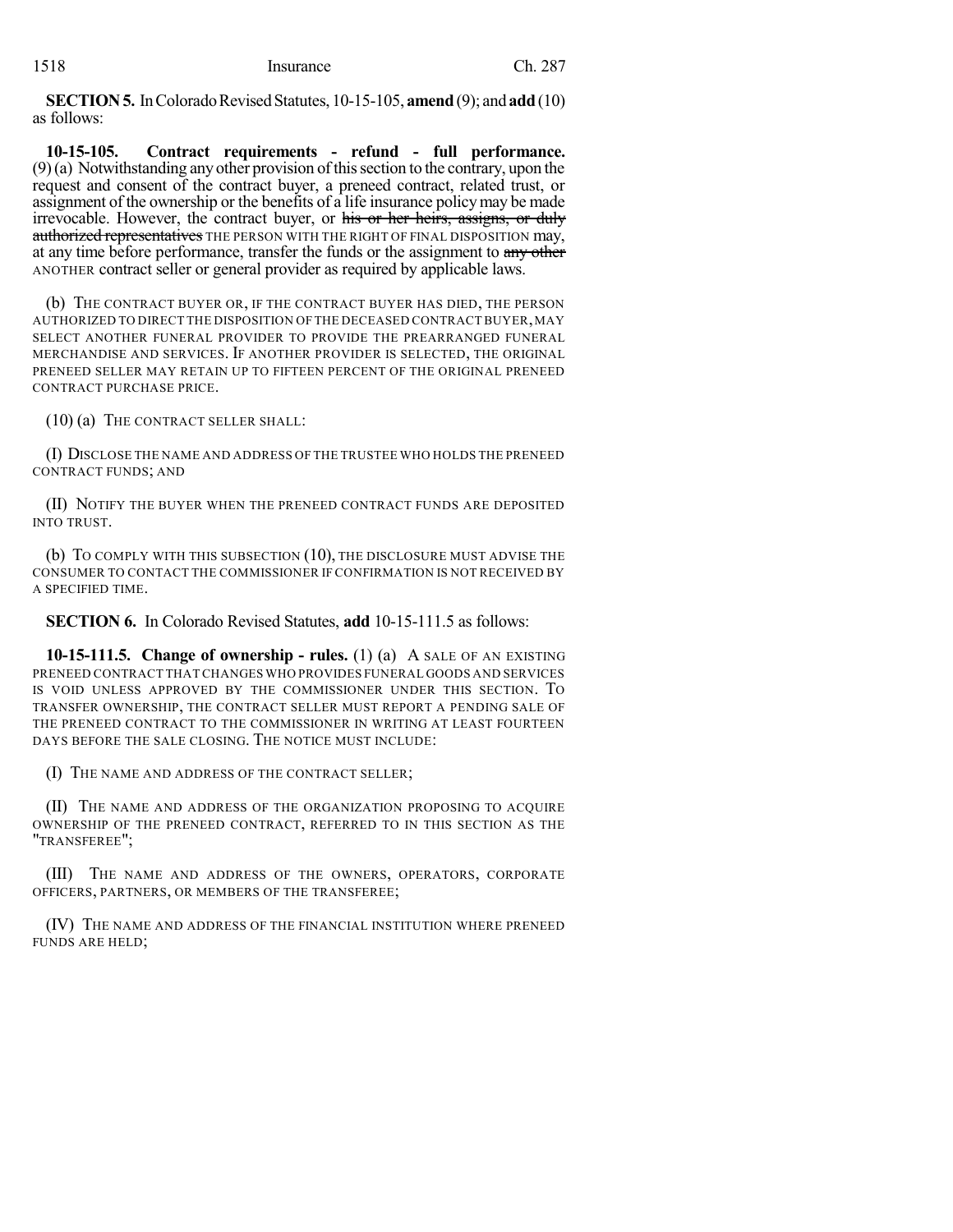(V) THE NAME UNDER WHICH PRENEED FUNDS ARE HELD;

(VI) A DESCRIPTION OF EACH PRENEED CONTRACT, ARRANGEMENT, OR AGREEMENT INCLUDED IN THE SALE;

(VII) AN ACCOUNTING OF THE TRUST FUND AND ALL TRANSFERRED AND OUTSTANDING PRENEED CONTRACTS, INCLUDING THE NUMBER OF PENDING CONTRACTS, THE FULL CONTRACT VALUE, THE CURRENT VALUE FOR EACH CONTRACT, A RECORD OF ALL DISBURSEMENTS FROM PRENEED TRUST ACCOUNTS WITHIN THE LAST TWENTY-FOUR MONTHS, AND THE INFORMATION REQUIRED IN THE ANNUAL REPORT;

(VIII) ANY DOCUMENTS OR AMENDMENTS THERETO CONCERNING THE TRUST OR INSURANCE FUNDS, OR ANY OTHER PREPLANNING OR PREFUNDING AGREEMENTS;

(IX) A COPY OF THE NOTICE PROPOSED TO BE SENT TO THE CONTRACT BUYERS AFTER THE TRANSFER; AND

(X) ANY OTHER INFORMATION THAT IS REASONABLY REQUIRED BY THE COMMISSIONER BY RULE.

(b) THE COMMISSIONER MAY, BY RULE OR ORDER, WAIVE OR REDUCE ANY OR ALL OF THE REQUIREMENTS IN SUBPARAGRAPHS  $(I)$  to  $(X)$  of paragraph  $(a)$  of this SUBSECTION (1) AS UNNECESSARY OR INAPPROPRIATE IN THE PUBLIC INTEREST OR FOR THE PROTECTION OF THE CONTRACT BUYERS.

(2) (a) THE COMMISSIONER SHALL APPROVE THE CONTRACT SELLER'S APPLICATION FOR CHANGE OF OWNERSHIP BY WRITTEN AUTHORIZATION IF:

(I) THE ACCOUNTING IS COMPLETE, ACCURATE, AND SHOWS THE TRUST FUND IS WHOLE AND INTACT;

(II) ALL REQUIRED INFORMATION AND DOCUMENTS ARE FILED WITH THE COMMISSIONER; AND

(III) THE TRANSFEREE HOLDS A VALID CONTRACT SELLER'S LICENSE, OR IS QUALIFIED UNDER SECTION 10-15-103 FOR A CONTRACT SELLER'S LICENSE, AND IS ABLE TO PERFORM ALL TRANSFERRED PRENEED CONTRACTS IN ACCORDANCE WITH THIS ARTICLE.

(b) THE COMMISSIONER SHALL APPROVE OR DISAPPROVE OF THE SALE OF AN EXISTING PRENEED CONTRACT IN WRITING WITHIN SIXTY DAYS AFTER RECEIVINGTHE REPORT REQUIRED BY PARAGRAPH (a) OF SUBSECTION (1) OF THIS SECTION. IF THE COMMISSIONER FAILS TO DISAPPROVE OF THE SALE IN WRITING WITHIN SIXTY DAYS, THE SALE IS DEEMED APPROVED.

(3) (a) THE CONTRACT SELLER, OR PERSON WITH AN INTEREST IN THE CONTRACT, REMAINS LIABLE FOR ALL FUNDS AND TRANSACTIONS UNTIL THE EFFECTIVE DATE OF THE TRANSFER.

(b) ANY DISCREPANCIES, MALFEASANCE, OR FRAUD PRIOR TO THE SALE OF THE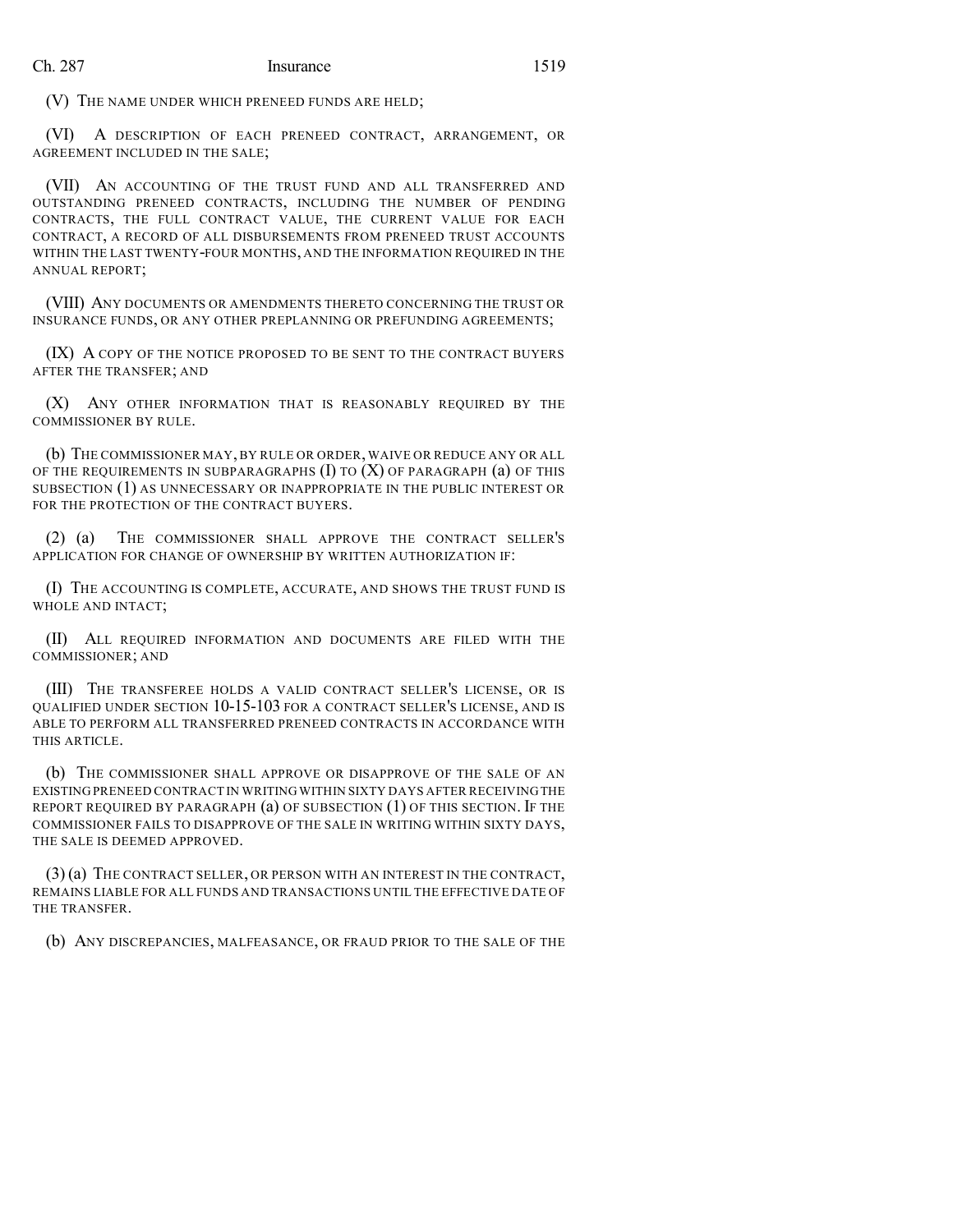## 1520 Insurance Ch. 287

PRENEED CONTRACT IS THE RESPONSIBILITY OF THE SELLER, FOR WHICH THE SELLER IS LIABLE.

(4) WITHIN THIRTY DAYS AFTER APPROVAL BY THE COMMISSIONER, THE TRANSFEREE OF A PRENEED CONTRACT SHALL SEND A NOTICE TO THE LAST-KNOWN ADDRESS OF EACH CONTRACT BUYER INFORMING THE BUYER OF THE CHANGE IN OWNERSHIP AND THE ASSUMPTION OF THE OBLIGATION TO PERFORM THE PRENEED CONTRACT.

**SECTION 7.** In Colorado Revised Statutes, **amend** 10-15-116 as follows:

**10-15-116. Surrender of license.** (1) Any contract seller may surrender such contract seller's license by delivering it to the commissioner with written notice of its surrender, but such surrender shall not affect the contract seller's civil or criminal **liability for acts committed prior thereto.** A CONTRACT SELLER MAY SURRENDER A LICENSE BY:

(a) FILING WRITTEN NOTICE WITH THE COMMISSIONER;

(b) SUBMITTING A LIST OF ALL OUTSTANDING PRENEED CONTRACTS, INCLUDING THE NAME OF THE CONTRACT BUYER, THE METHOD OF FUNDING FOR THE PRENEED CONTRACT, THE PRENEED CONTRACT PRICE, THE AMOUNT OF FUNDS RECEIVED, AND THE AMOUNT OF FUNDS HELD IN TRUST;

(c) PAYING ALL OUTSTANDING FINES AND INVOICES DUE TO THE STATE OF COLORADO; AND

(d) SUBMITTING THE CURRENT CERTIFICATE OF AUTHORITY.

(2) UPON RECEIPT OF THE NOTICE, THE COMMISSIONER SHALL REVIEW THE PRENEED CONTRACT SELLER'S TRUST FUNDS AND EVIDENCE OF ALL OUTSTANDING PRENEED CONTRACTS.

(3) UPON DETERMINING THAT THE AVAILABLE ASSETS ARE SUFFICIENT TO MEET ANY REMAINING PRENEED CONTRACT LIABILITIES, THE COMMISSIONER SHALL DEACTIVATE THE LICENSE.

(4) THE CONTRACT SELLER SHALL CONTINUE TO KEEP THE TRUST FUND INTACT AND IN TRUST AFTER THE LICENSE IS INACTIVE, AND THE TRUSTEE SHALL DISBURSE THE FUNDS IN TRUST IN ACCORDANCE WITH PRENEED CONTRACTS UNTIL THE FUNDS ARE EXHAUSTED.

(5) THE COMMISSIONER HAS JURISDICTION OVER THE INACTIVE CONTRACT SELLER AND TO REQUIRE THE REPORTS REQUIRED BY SECTION 10-15-104 AND INSPECT THE RECORDS REQUIRED BY THIS ARTICLE SO LONG AS THERE ARE FUNDS IN TRUST OR PRENEED CONTRACTS THAT ARE NOT FULFILLED. WHEN THE FUNDS IN TRUST ARE EXHAUSTED OR EACH PRENEED CONTRACT IS FULFILLED, THE COMMISSIONER SHALL FINALLY CANCEL THE LICENSE OF THE CONTRACT SELLER.

(6) UPON A FINDING THAT AN EMERGENCY EXISTS THAT WILL HARM CONSUMERS, THE COMMISSIONER MAY BY ORDER ADMINISTER PRENEED CONTRACTS AND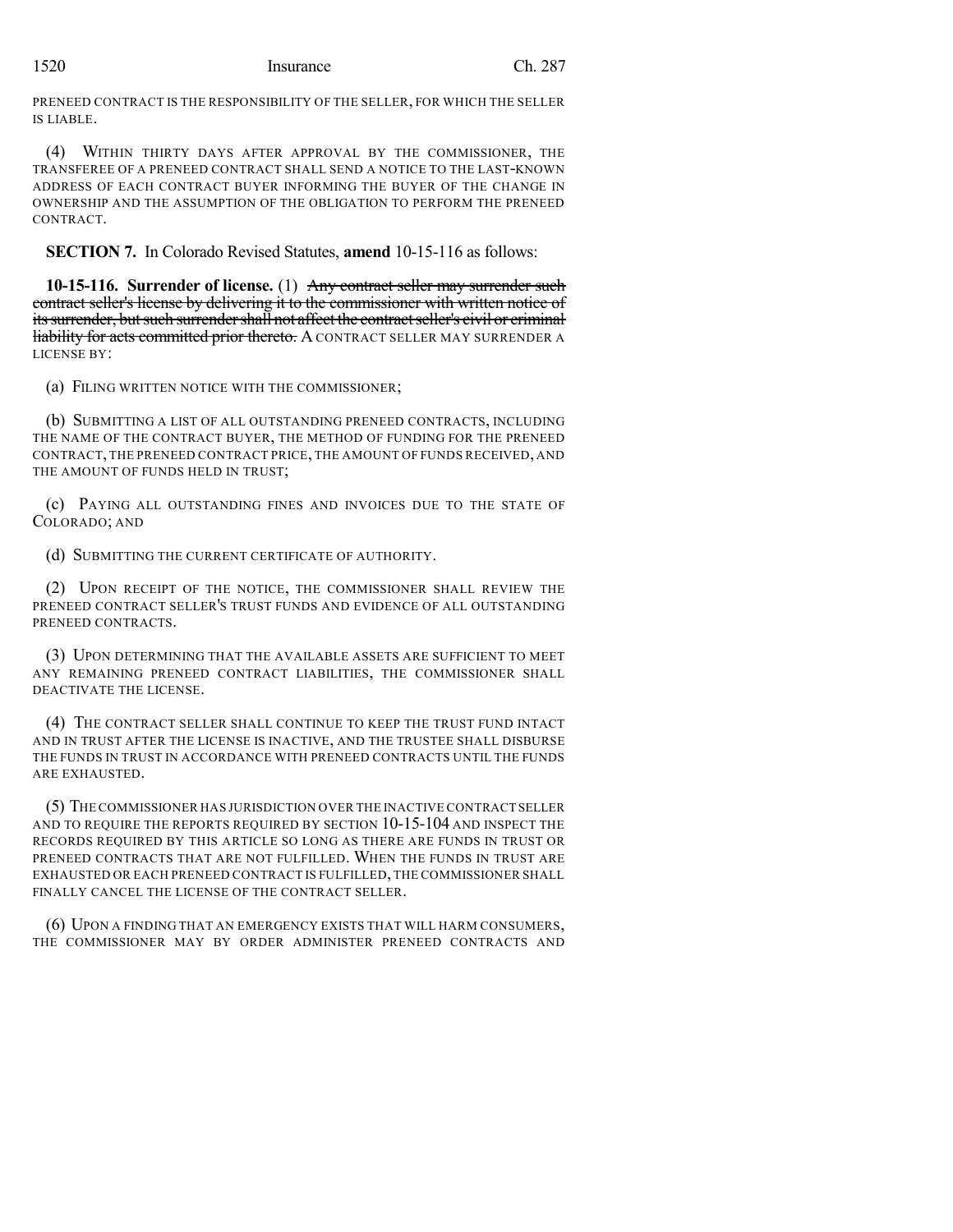ACCOUNTS IF THE BUSINESS OF THE CONTRACT SELLER CLOSES DUE TO FINANCIAL INSOLVENCY, CRIMINAL ACTIVITY, OR LICENSE SUSPENSION.

**SECTION 8.** In Colorado Revised Statutes, 12-54-110, **amend** (2) (a) introductory portion,  $(2)$  (a)  $(IV)$  (C), and  $(2)$  (a)  $(IV)$  (D); and **add**  $(2)$  (a)  $(IV)$  (E) as follows:

**12-54-110. Registration required.** (2) (a) Each funeral establishment shall register with the director using forms as determined bythe director.The registration shall include without limitation, the following:

(IV) A list of each of the following services provided at each funeral establishment location:

(C) Transporting human remainsto orfromthe funeral establishment orthe place of final disposition; and

(D) Providing funeral goods or services to the public; AND

(E) SELLING PRENEED CONTRACTS.

**SECTION 9.** In Colorado Revised Statutes, 12-54-303, **amend** (2) (a) introductory portion, (2) (a) (IV) (C), and (2) (a) (IV) (D); and **add** (2) (a) (IV) (E) as follows:

**12-54-303. Registration required.**  $(2)(a)$  Each crematory shall register with the director using forms as determined by the director. The registration shall include without limitation, the following:

(IV) A list of each of the following services provided at each crematory location:

- (C) Providing funeral goods or services to the public; and
- (D) Cremating human remains; AND
- (E) SELLING PRENEED CONTRACTS.

**SECTION 10. Appropriation - adjustments to 2013 long bill.** (1) For the implementation ofthis act, appropriations made in the annual general appropriation act to the department of regulatory agencies for the fiscal year beginning July 1, 2013, are adjusted as follows:

(a) The cash funds appropriation fromthe division ofinsurance cash fund created in section  $10-1-103$  (3), Colorado Revised Statutes, for the division of insurance for personal services, is decreased by \$2,400.

**SECTION 11. Actsubject to petition - effective date - applicability.** (1) This act takes effect at 12:01 a.m. on the day following the expiration of the ninety-day period after final adjournment of the general assembly (August 7, 2013, if adjournment sine die is on May 8, 2013); except that, if a referendum petition is filed pursuant to section 1 (3) of article  $\dot{V}$  of the state constitution against this act